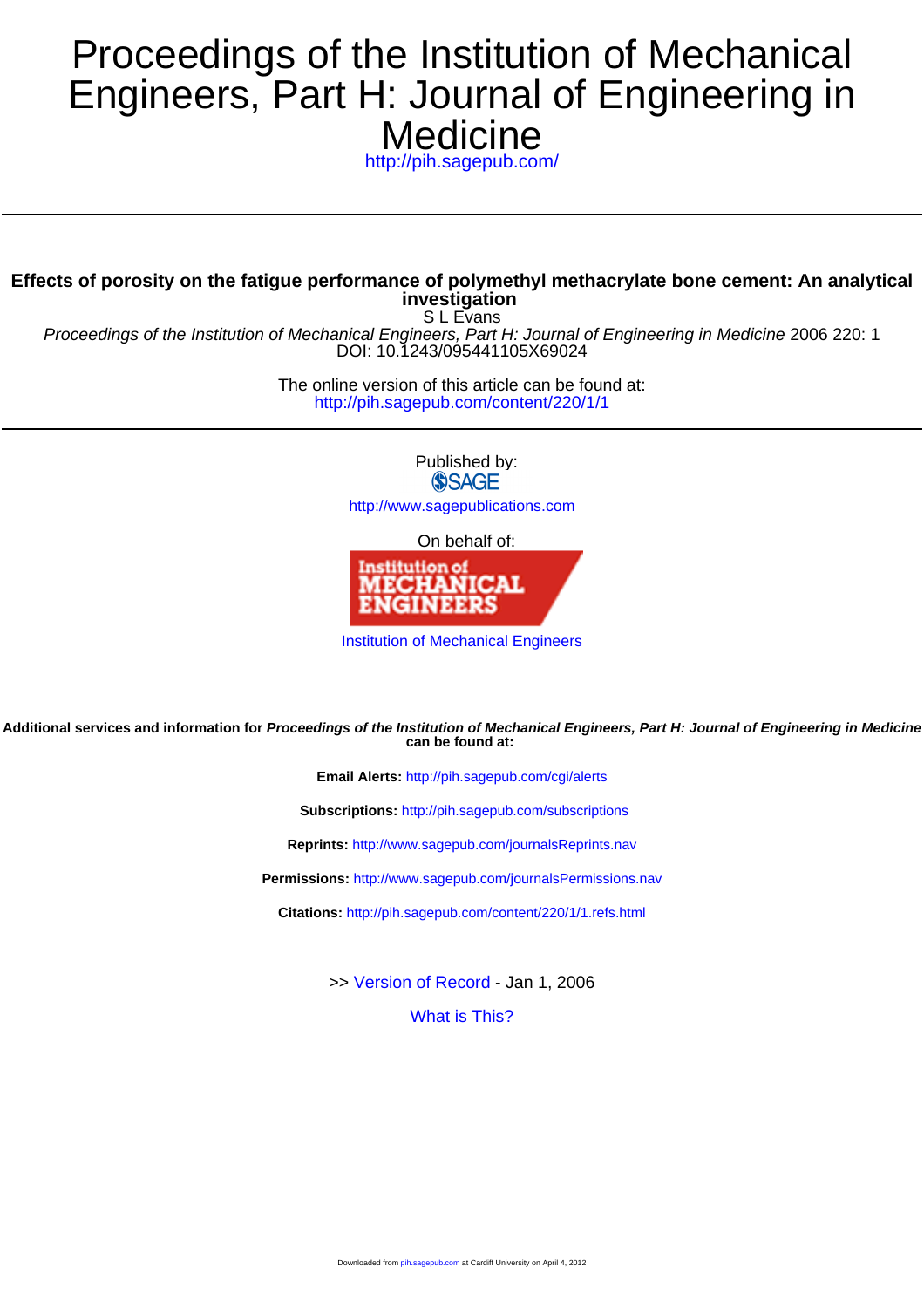## **Effects of porosity on the fatigue performance of polymethyl methacrylate bone cement: an analytical investigation**

**S L Evans**

School of Engineering, Cardiff University, PO Box 925, The Parade, Cardiff CF24 3AA, UK. email: EvansSL6@Cardiff.ac.uk

*The manuscript was received on 22 November 2004 and was accepted after revision for publication on 21 September 2005.*

DOI: 10.1243/095441105X69024

**Abstract:** Porosity has been shown to affect the fatigue life of bone cements, but, although vacuum mixing is widely used to reduce porosity in the clinical setting, results have been mixed and the effects of porosity are not well understood. The aim of this study was to investigate the effects of porosity using stress analysis and fracture mechanics techniques.

The stress concentrations arising at voids in test specimens were found using analytical solutions and boundary element methods. The fatigue life of specimens containing voids of various sizes was predicted using fracture mechanics techniques.

For spherical voids that do not occupy a significant proportion of the cross-section, the resulting stress concentration is independent of void size and too small to account for the observed crack initiation. Cracks must therefore initiate at additional stress raisers such as radiopacifier particles or additional voids. For large voids, the stress increases as the remaining cross-section of the specimen decreases, and this may account for much of the observed reduction in fatigue strength in hand-mixed cement.

Although crack initiation may be largely independent of void size, there is an effect on crack growth rate. Cracks are predicted to grow faster around larger voids, since they remain in the stress concentration around the void for longer. This effect may account for the relationship between porosity and fatigue life that has been observed in samples without large voids.

Since porosity appears to affect crack growth more than initiation, it may be less damaging in high-cycle clinical fatigue, which may be predominantly initiation controlled, than in short laboratory tests.

**Keywords:** bone cement, fatigue, polymethyl methacrylate (PMMA)

Polymethyl methacrylate (PMMA) bone cement is research. currently the most successful method for fixing hip Fatigue cracks in bone cement have typically been prostheses [**1**] and is widely used in many other found to initiate at internal defects, such as pores or applications including other joint replacements agglomerations of barium sulphate opacifier [**4**]. In and vertebroplasty. There is evidence that fatigue smooth test specimens there are few stress raisers on failure of the cement occurs [**2**], and cement failure the outer surface, and so internal defects are the is implicated in other forms of aseptic loosening. most likely site for crack initiation. A great deal of For example, localized failure of the cement is part attention has been focused on the role of porosity. of the process of failure of the bone cement inter- Several studies [**5**, **6**] have shown that the fatigue life face. Cracks in the cement typically run in a radial of test specimens is increased when vacuum mixing direction relative to the femoral stem [2], possibly as systems are used to minimize air entrapment, which a result of shrinkage stresses [**3**], and cracks that can produce large pores. The use of vacuum mixing penetrate the cement mantle can provide a path for is now widespread, and has other advantages in fluid pressure and/or wear particles from the joint minimizing monomer inhalation during mixing. capsule to reach the bone cement interface, causing However, the Swedish hip register has shown a higher

**1 INTRODUCTION** osteolysis. Minimizing the risk of fatigue failure of the cement is therefore the focus of considerable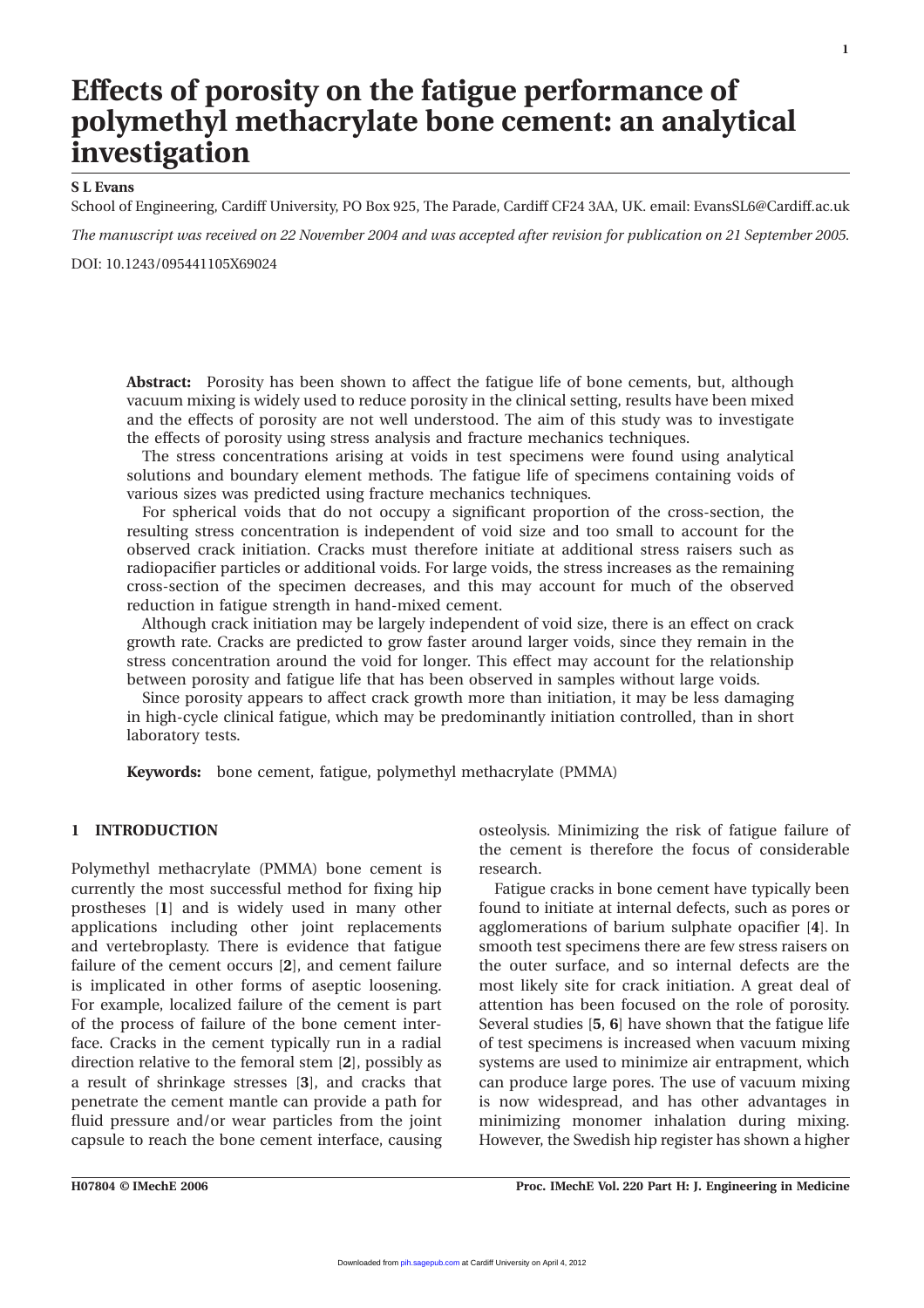mixed cement is used [**7**], and this implies that the the potential to provide a more general understandsituation is somewhat more complicated than has ing of the effects of factors such as specimen size, been generally assumed. Ling and Lee [**8**] reviewed which can be addressed only in a very limited way various clinical studies of the effects of vacuum in an experimental study. mixing and found no evidence of any improvement in clinical performance; in fact, in some studies there was a higher revision rate when vacuum mixing **2 METHODS** was used.

effects of porosity on cement fatigue performance [**5**, Baleani *et al.* [**13**] were used as a basis for analysis. **6**], but in general these have involved only simple This group have also published fatigue crack growth S–N tests at relatively high loads. Not surprisingly, data for the same cement [**14**], which was used for considering the simplistic nature of the tests and crack growth calculations. the wide variety of specimen designs, cement types and preparation techniques, and loading conditions, internal pore are summarized by Peterson [**15**]. the results have been somewhat contradictory. Some<br>authors have found increased fatigue life when tion for the stress concentration factor around such authors have found increased fatigue life when vacuum mixing is used [**5**, **6**], while others have a void under uniform uniaxial tension. In this case, found little or no effect with some mixing systems the maximum principal stress occurs around the [**9**]. There has perhaps been a tendency to over- equator of the void and is greater than the remote

In an attempt to reduce the number of complicating factors in these tests, Cristofolini *et al.* [**10**] tested a series of specimens of varying porosity, which was characterized before testing using radiography. They found that pores larger than 1 mm in diameter were This stress concentration is rather localized, and little often the site of failure, and that more consistent interaction would be expected between the voids in results were obtained when these specimens were bone cement. Sternberg and Sadowsky [**17**] condiscarded. Based on this finding, they proposed that sidered the case of two voids, one diameter apart, in specimens with pores  $>1$  mm in diameter should be an infinite continuum, and found only a 5 per cent discarded whenever bone cement is fatigue tested, increase in stress compared with a single void. and argued that these large pores are in themselves Although this solution was for biaxial loading, it gives detrimental to the cement. This paper stimulated an indication of the lack of interaction between some discussion, with a reply from Prendergast et al. adjacent voids. [**11**] arguing that, since such pores are common *in* For small voids, therefore, the maximum stress was *vivo*, it would be inappropriate to remove them when calculated by multiplying the nominal stress by the testing cement samples. However, this argument stress concentration factor defined above. Larger ignores the very different size, shape, and stress voids can significantly reduce the net cross-sectional distribution of the *in vivo* cement mantle. **area**, and so the nominal stress was recalculated on

et al. [6] have also shown detrimental effects of large large voids that occupy a substantial proportion of flaws in cement samples. Since the pores in question the cross-section, the assumption of an infinite body occupied a substantial proportion of the cross- is no longer appropriate, and so a numerical method section of the samples, this is perhaps not surprising. was used instead. However, it remains to be shown that large pores in Quarter-symmetry models of the gauge length of times been argued on the basis of fracture mechanics central void. These were modelled using Franc3D considerations. boundary element software (Cornell Fracture Group,

analysis and fracture mechanics techniques to its associated solid modelling program (OSM) and investigate the effects of pores on crack initiation and boundary element solver (BES). Approximately 700 growth, and hence to gain an insight into the effects linear boundary elements were used, as shown in

incidence of early aseptic loosening when vacuum- of porosity on fatigue life. Analytical techniques have

There have been many published studies of the For the purpose of this study, the experiments of

generalize from the results of these studies. uniform stress by a stress concentration factor that<br>In an attempt to reduce the number of complicat-<br>depends only on the Poisson's ratio

$$
K_{\rm t} = \frac{27 - 15\nu}{14 - 10\nu} \tag{1}
$$

Other studies by Lewis *et al.* [12] and by Dunne the basis of the reduced cross-sectional area. For very

themselves weaken the cement, aside from the the tensile specimens used by Baleani *et al.* [**13**] were reduction in specimen cross-section, as has some-<br>used  $(5 \text{ mm} \times 3.5 \text{ mm}$  cross-section), containing a The aim of this study was therefore to use stress Cornell University, http://www.cfg.cornell.edu), with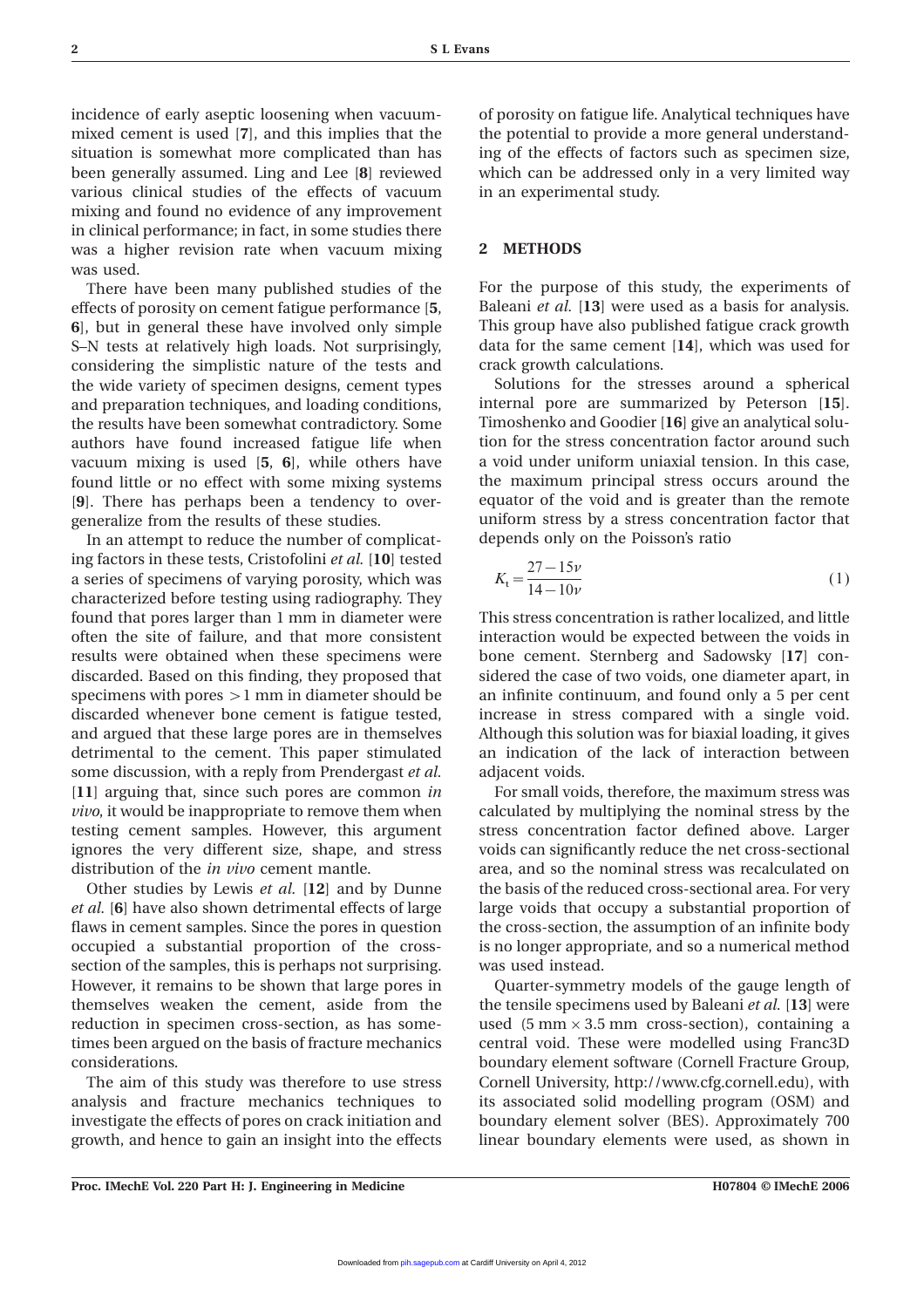Fig. 1. Care was taken to ensure a ring of well-formed where  $\sigma$  is the remote stress. For a crack that has elements in the area of interest; this is important if grown much larger than the void, the stress intensity accurate results are to be obtained. Although a finite is that for a simple circular internal crack [**18**] element model would have been equally effective, the use of boundary elements allowed rapid generation and solution of three-dimensional models with This solution is accurate when  $a > 2r$ ; for intermedi-<br>a high degree of mesh refinement in the areas of ate values a linear interpolation was used, based on a high degree of mesh refinement in the areas of ate values a linear interpolation was used, based on interest, and is also advantageous for modelling a previously presented boundary element model interest, and is also advantageous for modelling

To calculate the fatigue crack growth rate, a simple Paris law relationship was used To find the number of cycles for the crack to grow

$$
\frac{\mathrm{d}a}{\mathrm{d}N} = C \,\Delta K^m \tag{2}
$$

around a void, three separate procedures were used.<br>For a small semicircular crack growing from a void,<br>where *N* is the number of cycles required for the<br>where the radius of the crack, *a*, is less than a tenth<br>crack to where the radius of the crack, *a*, is less than a tenth crack to grow from the initial crack length  $a_i$  to the of the void *r* the stress intensity is given final crack length  $a_f$ . Similarly, for the long crack case of the radius of the void, *r*, the stress intensity is given

$$
K = 0.713(Kt\sigma)\sqrt{\pi a}
$$
 (3)

$$
K = (2/\pi)\sigma\sqrt{\pi(r+a)}\tag{4}
$$

crack growth.<br> **19**]. Figure 2 shows the results of this interpolation<br>
To calculate the fatigue crack growth rate a simple<br>
together with the numerical results.

to a given length, these formulae for *K* were substituted into the Paris law equation [equation (2) above], replacing the stress  $\sigma$  with the stress range where  $da/dN$  is the crack growth rate in metres per<br>cycle and  $\Delta K$  is the stress intensity range. The empiri-<br>cal constants C and *m* were found from the data<br>negations, which were then solved by separating<br>negented by Pi the variables and integrating in the usual way. For the usual way. For the usual way. For the usual way. This solution is accurate when  $a > 2r$ ; for intermediation and solution of three-dimensional models with This soluti To calculate the stress intensity of a crack growing *N*=−1518.4 $\Delta \sigma^{-5.48} (a<sub>r</sub><sup>-1.74</sup>−a<sub>r</sub><sup>-1.74</sup>)$  (5)<br>To calculate the fatigue crack growth rate, a simple the stress intervolution was used, based on<br>terest, a Frack *b* and the mumber of cycles required into the Paris aw relationship was used<br>  $\frac{da}{dN} = C \Delta K^m$  (2) stituted into the Paris law equation [equation (2)<br>
above], replacing the stress *σ* with the stress range<br>
wher

$$
N = -1518.4\Delta\sigma^{-5.48}(a_{\rm f}^{-1.74} - a_{\rm i}^{-1.74})\tag{5}
$$

i

$$
N = -148\,240\Delta\sigma^{-5.48}(a_f^{-1.74} - a_i^{-1.74})\tag{6}
$$

[**18**] multiplied by the stress concentration factor For intermediate crack lengths, the integration was defined above carried out numerically by breaking the crack growth  $K(t)$  into several portions, with the stress intensity



**Fig. 1** Typical boundary element mesh representing a void in the centre of a tensile specimen. Only one-eighth of the central section of the gauge length needs to be represented owing to symmetry; the picture shows the mesh around the void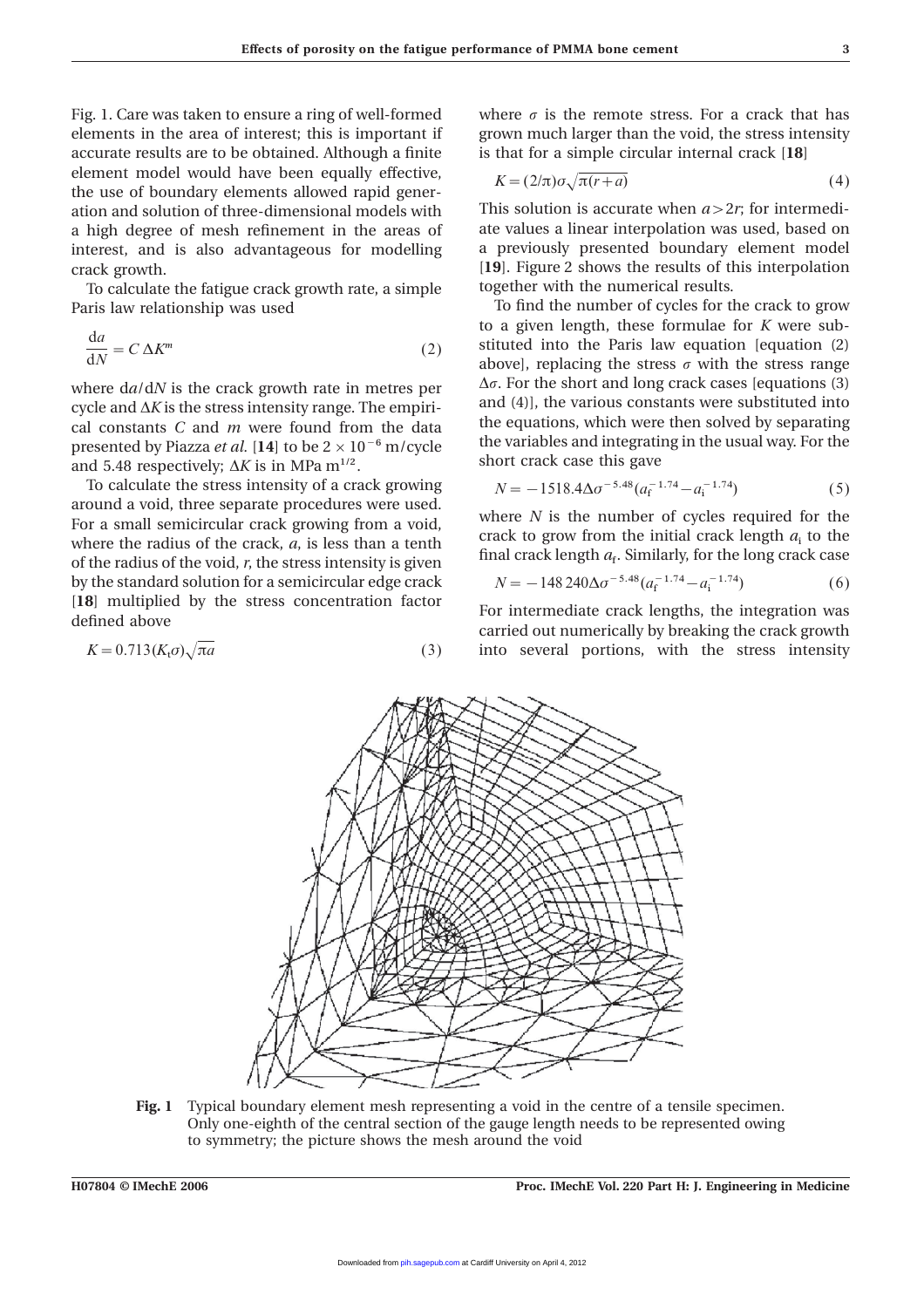

**Fig. 2** Stress intensity factors for a crack growing from a spherical void in a continuum, showing short and long crack approximations, interpolation for intermediate values, and numerical results. The stress intensity values shown are for a 1 mm diameter void and an applied stress of 2 MPa

- 
- 
- 

pendent of the size of the void.

Figure 3 shows a typical stress distribution around **4 DISCUSSION** a void in a boundary element model. The stress concentration is very localized around the equator **4.1 Initiation of cracks at pores** of the void. Figure 4 shows the stress concentration factor as a function of the size of the void in a 5 mm  $\times$  It has been widely assumed that pores act as sites

assumed to be constant for each. The number of steps diameter; the boundary element and analytical soluused was increased until convergence was achieved, tions are in good agreement, except for the largest which required 50 steps. The full procedure to calcu-<br>void sizes when the void approaches the edges of late the number of cycles required for a crack to grow the specimen. For intermediate void sizes, a close from a given initial length to a given final length approximation to the actual stress was found using around a void of given radius was therefore as follows. the stress concentration factor and correcting for the

1. Calculate the maximum crack length for which the<br>short crack solution is valid  $(a = r/10)$ , and find<br>the number of cycles to reach this length using<br>equation (5).<br>2. Calculate the minimum crack length for which the<br>long

shown as a function of void size in Fig. 6. It is evident that the fatigue life is reduced as the void size **3 RESULTS** increases, even though the stress concentration For a Poisson's ratio of 0.33, equation (1) gives a stress factor around the void and the number of cycles for<br>concentration factor of 2.06. Note that this is inde-<br> $\frac{1}{2}$ 

3.5 mm tensile specimen. The stress does not for crack initiation in bone cement owing to their increase significantly until the void is about 1 mm in stress-raising effect, and also that larger pores will

**Proc. IMechE Vol. 220 Part H: J. Engineering in Medicine H07804 © IMechE 2006**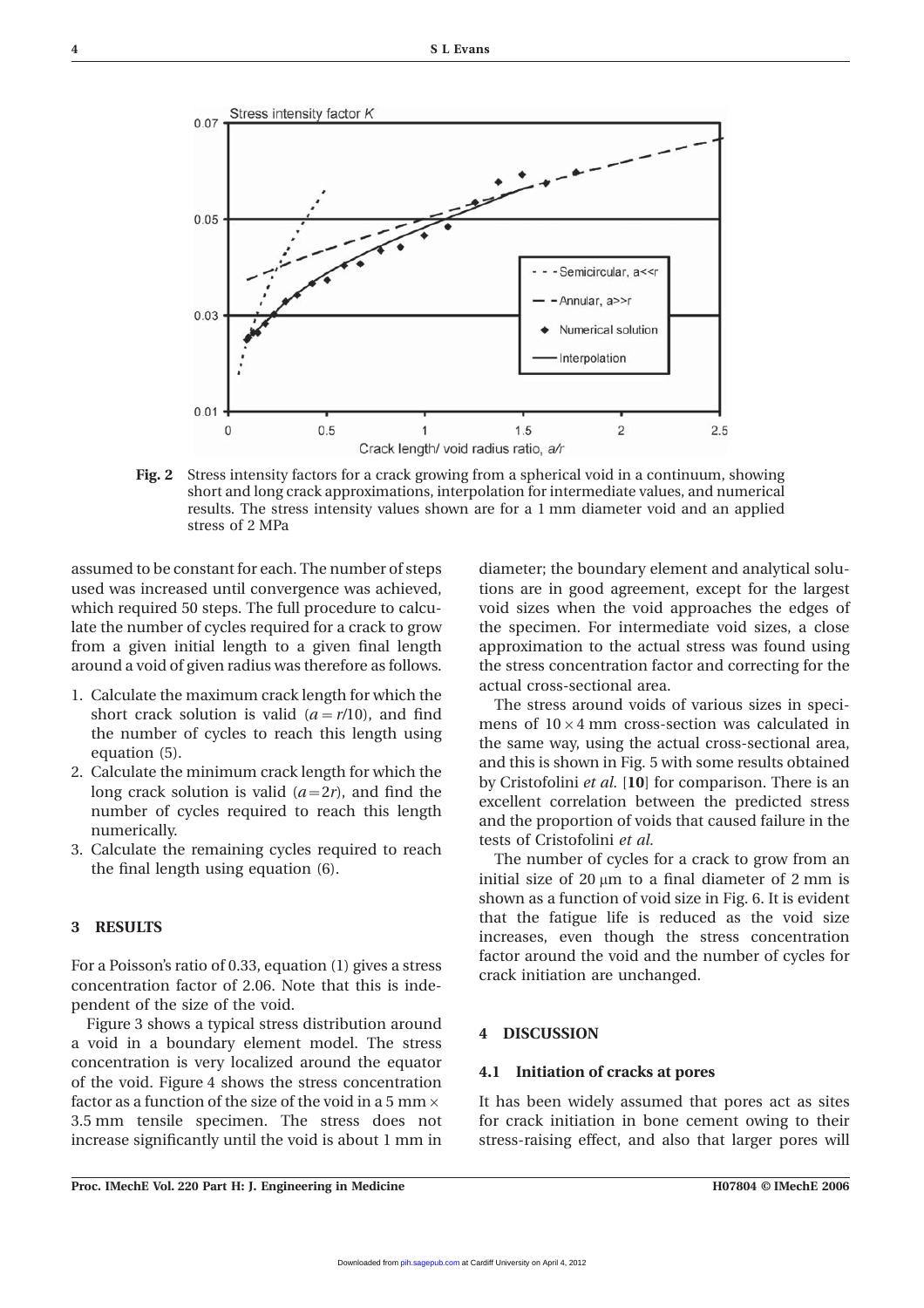

**Fig. 3** Contour plot showing a typical stress distribution around a void. The stress concentration is highly localized around the equator of the void, and the adjoining outside surface has little effect



**Fig. 4** Stress concentration factor as a function of void size for central voids in a specimen of  $5 \times 3.5$  mm cross-section. The solid line shows the approximate analytical solution, using the actual cross-sectional area, and the points show boundary element results

have a more damaging effect than smaller ones, initiation. For example, Baleani *et al.* [**13**] applied based on the fracture mechanics relationship stresses in the range 12–18 MPa, which would result between the size of sharp defects and the failure in stresses at the voids in some cases below 25 MPa. stress. However, voids are not sharp cracks, and it Since the yield stress of the cement is typically in can be seen in equation (1) that the stress concen- excess of 80 MPa, this is insufficient to cause crack tration around a smooth void depends only on the initiation. Poisson's ratio and not on the void diameter. Using There must therefore be further stress concenan appropriate value of Poisson's ratio for bone trations at the edges of the voids or elsewhere, in cement, the resulting stress concentration factor order to initiate fatigue cracks. These might include is only 2.06, which is insufficient to cause crack the rough surface of the inside of the voids, caused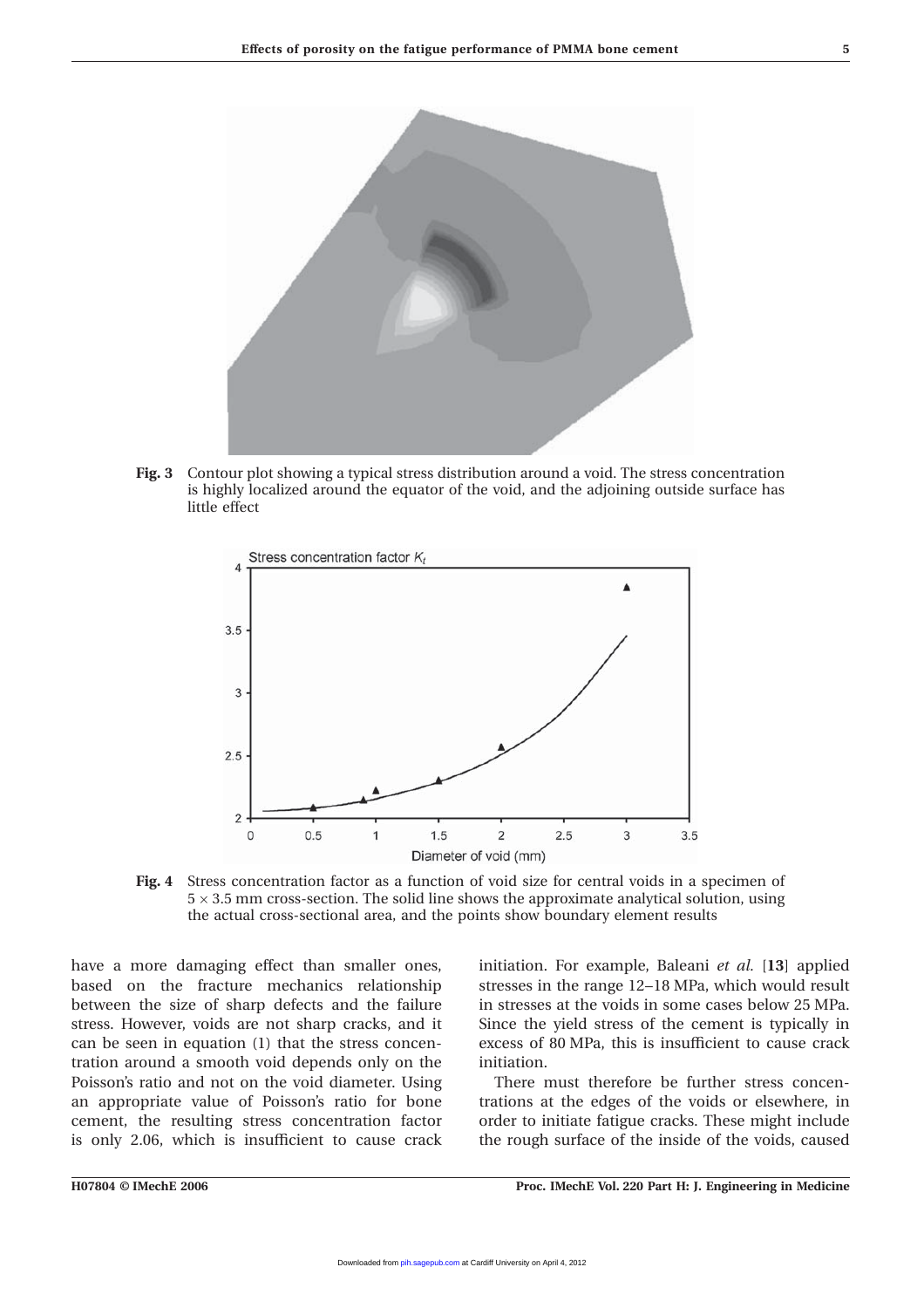

**Fig. 5** Approximate stresses around voids in specimens of  $10 \times 4$  mm cross-section. Data from Cristofolini *et al.* [**10**] showing the proportion of critical voids of various sizes is included for comparison. There is an excellent correlation between the predicted stress and the proportion of the voids that caused failure



**Fig. 6** Number of cycles required for a 0.02 mm crack originating at the equator of a spherical void to grow to 2 mm as a function of the radius of the void. Crack growth is faster around the larger voids because the crack takes longer to grow out of the stress concentration created by the void

by the prepolymerized PMMA beads in the cement, prolonged static loading and adjacent barium sulphate particles. In either case, the stress concentration produced will be largely independent of the size of the void.

A further point to consider is that fatigue cracks in PMMA initiate by crazing. Since this involves (7) localized cavitation of the material, a substantial (7) tensile hydrostatic stress is needed [**20**]. Precise For a small spherical void with an applied stress of values for fatigue crack initiation in PMMA are not 12 MPa, this gives a critical maximum principal stress readily available in the literature, but Gearing and of 122.3 MPa, much higher than the actual value of Anand [**20**] give a criterion for craze initiation after 24.96 MPa. Even under fatigue conditions, this is

$$
\sigma_1 \ge 45.60 + \frac{785.56}{\sigma_H}
$$
  

$$
\sigma_H = \frac{1}{3}(\sigma_1 + \sigma_2 + \sigma_3)
$$

**Proc. IMechE Vol. 220 Part H: J. Engineering in Medicine H07804 © IMechE 2006**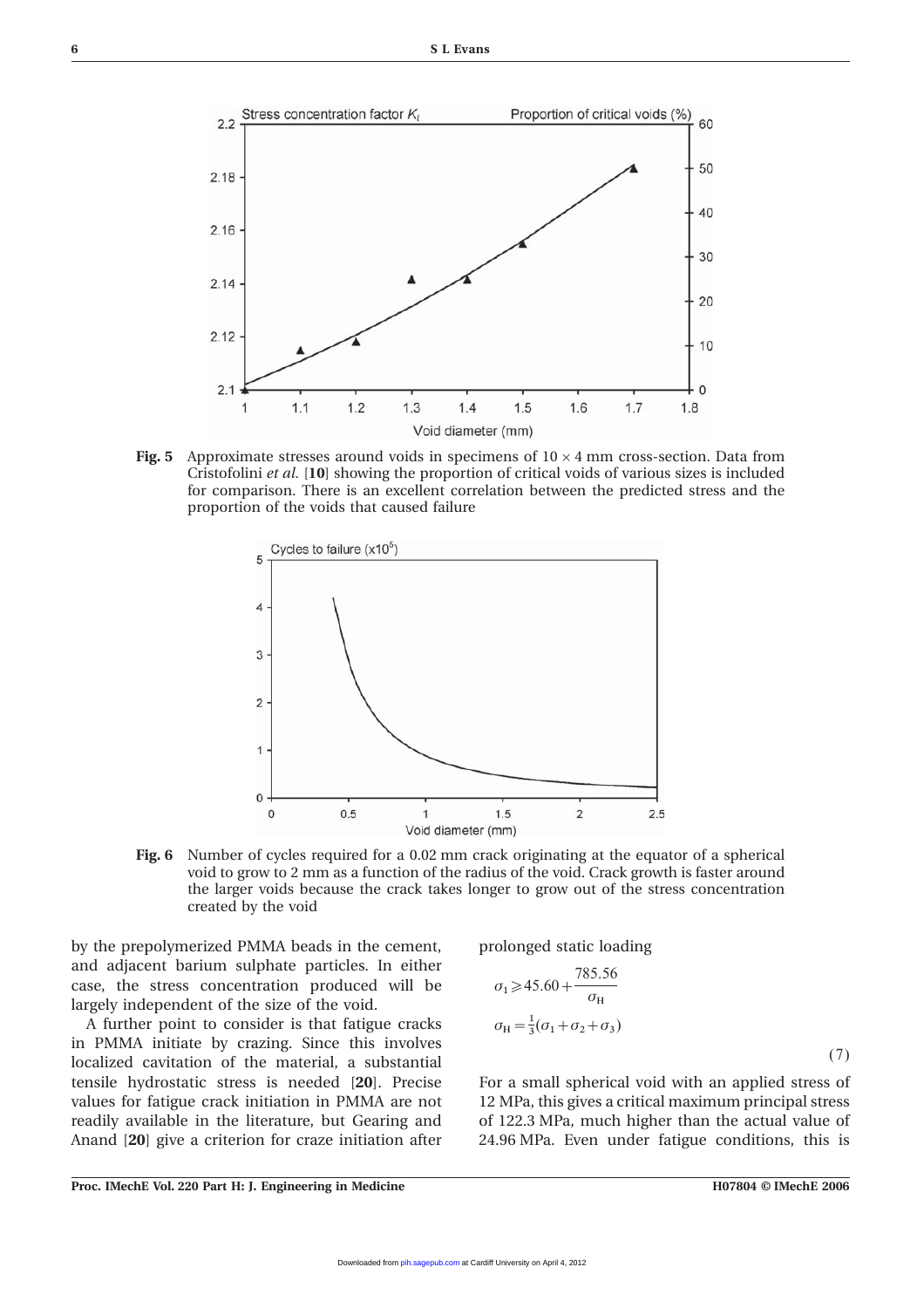centrations that have sharp corners, such as radio- and reveals little about the properties of the pacifier particles, may cause higher triaxial stresses cement itself. as well as a higher maximum principal stress, and The results of James *et al.* [**5**] also corroborate the hence are more likely sites for crack initiation argument that porosity is most significant when it immediately adjacent to a void. occupies a substantial fraction of the cross-sectional

trations, and the stress concentration due to the mixed cement, there was a very strong negative voids is independent of void size, the size of the voids correlation between porosity measured in the fracmay have little or no effect on the *initiation* of cracks. ture surface and fatigue life. These specimens had a However, there is a possible effect on the *growth* of porosity in the range of 2–33 per cent. However, for cracks around voids, which is discussed below. centrifuged specimens with a porosity of 2.5–6.5 per

no intrinsic link between the size of a void and the on fatigue crack growth. likelihood of crack initiation. However, for large voids occupying a significant fraction of the cross-sectional **4.3 Effect of void size on crack growth rate** area of the specimen, a further stress concentration will arise, over and above that which would be caused It was argued above that the size of voids in the by a similar void in an infinite continuum. This effect cement may have little effect on the initiation of was analysed by two methods, firstly by using the fatigue cracks, unless the voids occupy a significant actual cross-section around the void to calculate the proportion of the cross-section of the specimen. For stress and secondly by using boundary element polystyrene, a similar brittle, amorphous polymer, it models. The results of this analysis are shown in was found by Botsis and Huang [**21**] that both the Fig. 4, and it is clear that in these specimens the size of the initial crack and the number of cycles for stress around voids smaller than about 1 mm diam- crack initiation had an exponential relationship with eter was roughly constant and independent of the the applied stress. It would be expected, therefore, void size. For larger voids, there was an increase in that, since the stress concentration is similar regardstress. The boundary element results confirm that less of void size, the number of cycles to crack the analytical approximation using the actual cross- initiation and the size of the initial crack would also sectional area gives accurate stresses for all but the be constant (of the order of  $20 \mu m$ ). However, a largest voids. further effect arises as the crack grows around the

stresses around the voids in the rather larger speci- quickly than for longer cracks, as seen in Fig. 2. mens used by Cristofolini *et al.* [**10**], as shown in Comparing equations (5) and (6), the only difference Fig. 5. On the same graph, the results of Cristofolini is in the initial constant which is two orders of mag*et al.* for the proportion of critical (crack-initiating) nitude greater for long cracks. Short cracks will thus voids are shown for comparison. There is an excellent grow much more quickly than long ones over a given correlation between the predicted additional stress range of crack length; 'short' and 'long' in this context concentration and the number of critical voids. are relative to the size of the void, so that cracks This additional stress concentration would seem around larger voids will spend more time in the stress to account for these results, and also to allow a concentration around the void and hence grow more useful generalization of the recommendations of quickly. The effect of this is shown in Fig. 6, which Cristofolini *et al.* The presence of the large voids shows the number of cycles required for a  $20 \mu m$ effectively reduces the specimen cross-sectional crack to grow to 2 mm in length as a function of the area; for specimens of different shapes and sizes, void size. It is clear that large voids will lead to more samples containing voids larger than about 2 per rapid failure than smaller ones. cent of the cross-section should be rejected. Also, These results provide a further explanation of the this explanation does not tend to support the conten- results of Cristofolini *et al.* [**10**] and others [**2**, **4**–**6**, tion of Prendergast *et al.* [**11**] that large voids are an **9**, **10**]. For voids smaller than about 1 mm diameter, integral part of the cement and should be included the life rises rapidly, while for larger voids the life is in the test specimens, since the effect of these voids relatively short. This may explain why Cristofolini

insufficient to initiate a crack. Secondary stress con- seems to be largely a function of the specimen design

If cracks initiate at secondary stress concen- area. They found that, for uncentrifuged, handcent, there was only a weaker correlation  $(R = -0.7)$ **4.2 Effect of large voids** a **4.2 Effect of large voids** decrease in fatigue life with increased porosity, how-In the preceding section it was argued that there is ever, and this may be explained by the effects of voids

This approximation was used to estimate the void. For short cracks, the stress intensity rises more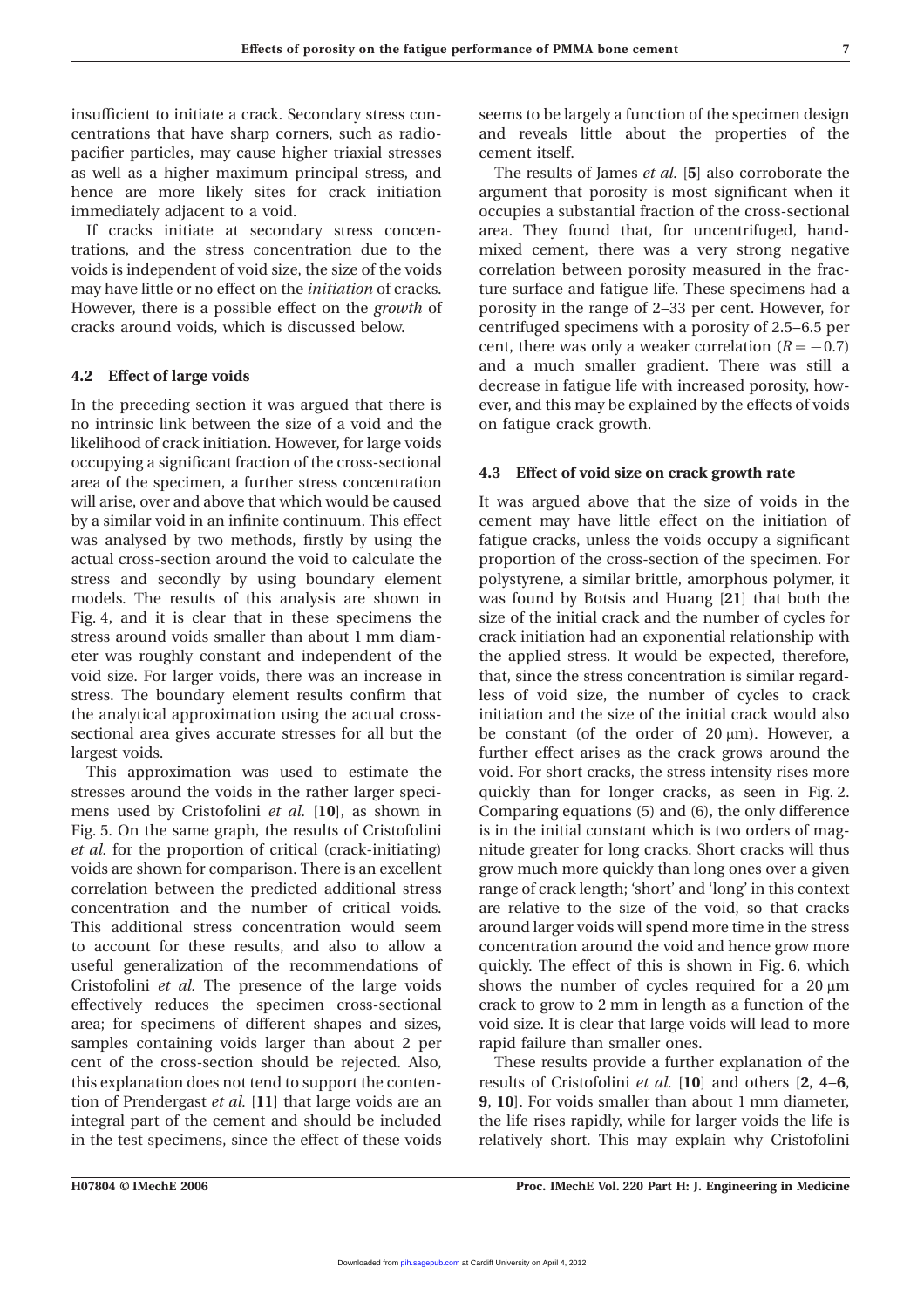than 1 mm in diameter, and also provides a further the cement is damaged. As an extreme example, in explanation for the sharp increase in the number of the case of a tapered, polished femoral stem, even critical voids between 1.1 and 1.7 mm in diameter. extensive cement cracking can be accommodated by

This effect is also interesting, because it provides distal migration and wedging of the stem. some explanation of the large numbers of micro- A further complicating factor is the effect of voids cracks that are sometimes seen in bone cement, on crack growth, which may be more important in especially around voids. Small cracks grow quickly in low-cycle, high-load laboratory tests and less relthe stress concentration around a void, but then slow evant in high-cycle clinical failure. There are also down as they outgrow the stress concentration, issues regarding variable-amplitude loading that resulting in large numbers of 'dormant', very slow- have not been investigated to any significant extent; growing microcracks.  $\qquad \qquad$  for example, clinical cracks may be initiated by acci-

may be less damaging in high-cycle fatigue (and relaxation and creep are also important [**24**]; periods hence *in vivo*) than in laboratory tests. Published of prolonged loading will cause greater deformation, laboratory studies [**5**] have typically used relatively while periods with little load may allow some recovhigh loads leading to failure in  $10^3 - 10^5$  cycles. In this ery and relaxation of stresses. situation, crack initiation is rapid and the fatigue life Although it is difficult to predict the behaviour of is mainly determined by the number of cycles bone cement *in vivo*, the analysis presented here may required for crack growth. In high-cycle fatigue, how- provide an explanation of the discrepancy between ever, where failure occurs in  $10^6-10^8$  cycles, the life laboratory fatigue tests, which have shown substanis usually determined primarily by the number of tial effects of porosity on fatigue life, and actual clinicycles required for crack initiation. In this situation cal results, where no such correlation has yet been the effect of void size may be less pronounced. reported [**8**]. It appears that the effect of porosity in

this has been shown significantly to improve fatigue performance in the laboratory. However, once the **5 CONCLUSIONS** misleading effect of large voids is removed, the effect

portion of the cross-section of the specimen. It is not properties of the cement. clear how these results relate to clinical practice. The 3. Although void size may not have much effect on shape of the cement mantle is quite different, and it crack initiation, crack growth around a large void be formed, depending on the cementing technique. The remains in the stress concentration caused by the Also, it is possible that the cement mantle *in vivo* void for a larger proportion of its life. may be more tolerant of damage, since it has more 4. While large voids would be expected to have a

*et al.* found no failures starting from voids smaller possibilities for load redistribution when one part of

A further interesting implication is that porosity dental overload many years after implantation. Stress

the laboratory may be largely governed by the speci-**4.4 Improving the fatigue life of bone cements** men design and test method, and so it is perhaps Recently, efforts to improve the fatigue life of bone that the same effects occur in clinical practice.<br>
the same effects occur in clinical practice.

- of void size is much less significant. Additional stress<br>raisers, such as barium sulphate particles, are needed<br>to initiate cracks from voids, and some studies [4]<br>have shown cracks predominantly initiating from<br>these feat
- **4.5 Relationship between laboratory tests and** 2. For large voids, the stress increases owing to the reduction in cross-section. Test samples with *in vivo* fatigue life voids that occupy a significant proportion of The present results suggest that in some cases the the cross-section should therefore be rejected – observed effects of porosity on fatigue life are pri- the strength of these will depend on the size of the marily due to large voids occupying a significant pro- specimen and therefore reveals little about the
- is likely that different sizes and shapes of voids will will be significantly quicker since the crack
	-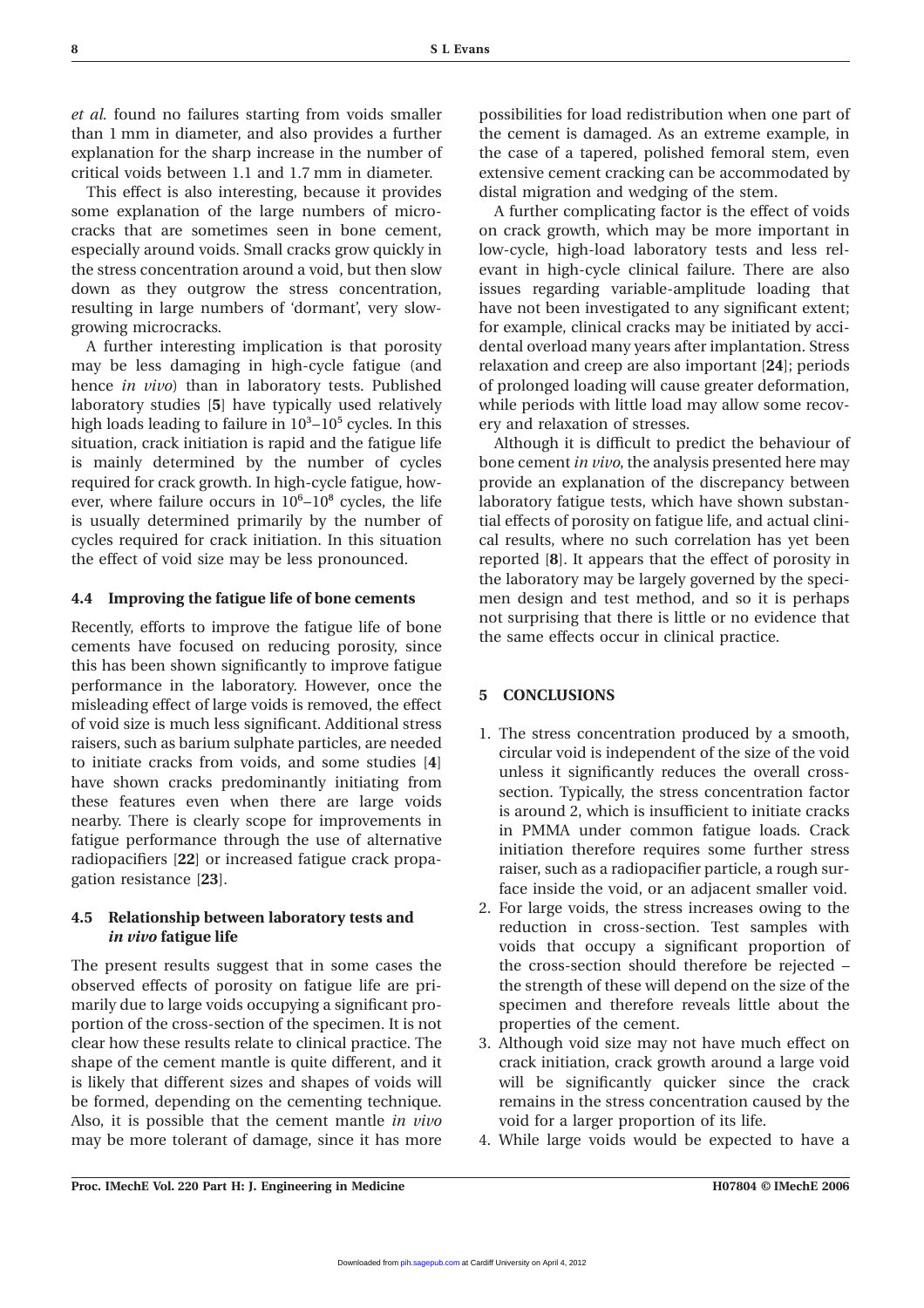detrimental effect on fatigue life, small voids may **Harris, W. H.** A fractographic investigation of PMMA be of limited significance compared with other bone cement focusing on the relationship between be of limited significance compared with other<br>stress concentrations such as agglomerations of<br>radiopacifier particles, which are also implicated<br>in crack initiation from voids. Future work on<br>**EXECUTE:** The relationship b improving the fatigue resistance of cements may characteristics of bone cements. *Biomaterials*, 2003, usefully concentrate on reducing these other **24**, 239–245.<br> **24**, 239–245.<br> **24, 239–245.**<br> **27 Malchau, H., Herberts, P., Ahnfelt, L. E.,** and

unknown. Much of the observed effect of porosity **Orthopaedic Surgeons**, 1994. on specimen fatigue life may be attributed to the **8 Ling, R. S. M.** and **Lee, A. J. C.** Porosity reduction presence of large voids occupying a significant in acrylic bone cement is clinically irrelevant. *Clin.* presence of large voids occupying a significant in acrylic bone cement is clinically in<br>proportion of the cross-sectional area and it is *Orthop. Rel. Res.*, 1998, **355**, 249–253. proportion of the cross-sectional area, and it is<br>not clear how this would relate to the clinical situ-<br>ation. Also, it is not clear that the effect of voids<br>ation. Also, it is not clear that the effect of voids<br>not provid on crack growth would be as important in high- *Orthop. Rel. Res.*, 1990, **254**, 261–269.

Group, Cornell University, and is available from *Mater. and Struct.*, 2002, **25**(3), 315–316. http://www.cfg.cornell.edu. The generous support **12 Lewis, G., Janna, S.,** and **Carroll, M.** Effect of test and assistance of Bruce Carter at Cornell is gratefully frequency on the *in vitro* fatigue life of acrylic bone<br>acknowledged. **EXECUTE:** 13 Baleani, M., Cristofolini, L., Minari, C., and Toni,

- 1 Faulkner, A., Kennedy, L. G., Baxter, K., *eering in Medicine*, 2003, 217(H1), 9-12.<br> **Donovan, J., Wilkinson, M., and Bevan, G.** A. Effect of barium sulfate and sodium fluoride on<br>
Effectiveness of hip prostheses in pri
- **D. O., Haire, T., and Harris, W. H**. The initiation of p. 138 (John Wiley, New York).<br>
failure in cemented femoral components of hip **16 Timoshenko, S.** and **Goodier, J. N.** Theory of arthroplasties. *J. Bone Jt Surg.*, 1
- 551–558. New York).<br> **3 Dunne, N. J., and Orr, J. F.** The effects of porosity **17 Sternberg.** *Biomaterials 2001 Conference* (Eds P. Revell and *Trans. ASME*, 1952, **76**, 19.
- Biomaterials, London).<br>**4 Bhambri, S. K.** and **Gilbertson, L. N.** Micro-**19 Evans, S. L.** A computational fracture mecha
- **5 James, S. P., Jasty, M., Davies, J., Piehler, H.,** and 2001.

- stress concentrations and improving the resist-<br> **7 Malchau, H., Herberts, P., Ahnfelt, L. E.,** and<br> **10 Iohnell, O.** Prognosis of total hip replacement. ance of the cement matrix to crack propagation,<br>
rather than focusing exclusively on porosity.<br>
5. The precise relationship between the results of<br>
laboratory tests and the actual clinical situation is<br>
laboratory tests an
	-
	-
	- 10 Cristofolini, L., Minari, C. and Viceconti, M. A nantly controlled by crack initiation. methodology and criterion for acrylic bone cement fatigue tests. *Fatigue and Fracture Engng Mater. and Struct.*, 2000, **23**, 953–957.
- **11 Prendergast, P. J., Murphy, B. P., and <b>Taylor, D.** Discarding specimens for fatigue testing of ortho-<br>Discarding specimens for fatigue testing of ortho-<br>paedic bone cement: a comment on Cristofolini The Franc3D boundary element software is provided<br>in the public domain by the Cornell Fracture<br>Fracture Struct. 23, 953–957. Fatigue and Fracture Engng
	-
- **A.** Fatigue strength of PMMA bone cement mixed with gentamicin and barium sulphate vs pure **REFERENCES** PMMA. *Proc. Instn Mech. Engrs, Part H: J. Engin-*
- Effectiveness of hip prostheses in primary total hip<br>replacement: a critical review of evidence and an<br>economic model. *Health Technol. Assessment*, 1998,<br>**2** (6), 1–133.<br>**2 Jasty, M., Maloney, W. J., Bragdon, C. R., O'C** 
	- **2 Jasty, M., Maloney, W. J., Bragdon, C. R., O'Connor, 15 Peterson, R. E.** *Stress Concentration Factors*, 1974,
		-
	- **3 Dunne, N. J.,** and **Orr, J. F.** The effects of porosity **17 Sternberg, E.** and **Sadowsky, M. A.** On the axisym-<br>on acrylic bone cement shrinkage after polymeris-<br>metric problem of the theory of elasticity for an metric problem of the theory of elasticity for an ation. In *Proceedings of the European Society for* infinite region containing two spherical cavities.
	- E. Tanner), 2001, p. T19 (European Society for **18 Rooke, D. P.** and **Cartwright, D. J.** *Compendium of*
	- 19 Evans, S. L. A computational fracture mechanics mechanisms of fatigue crack initiation and propa- approach to the fatigue of PMMA bone cement. 5th gation in bone cements. *J. Biomed. Mater. Res.*, 1995, International Symposium on *Computer Methods in* **29**, 233–237. *Biomechanics and Biomedical Engineering*, Rome,